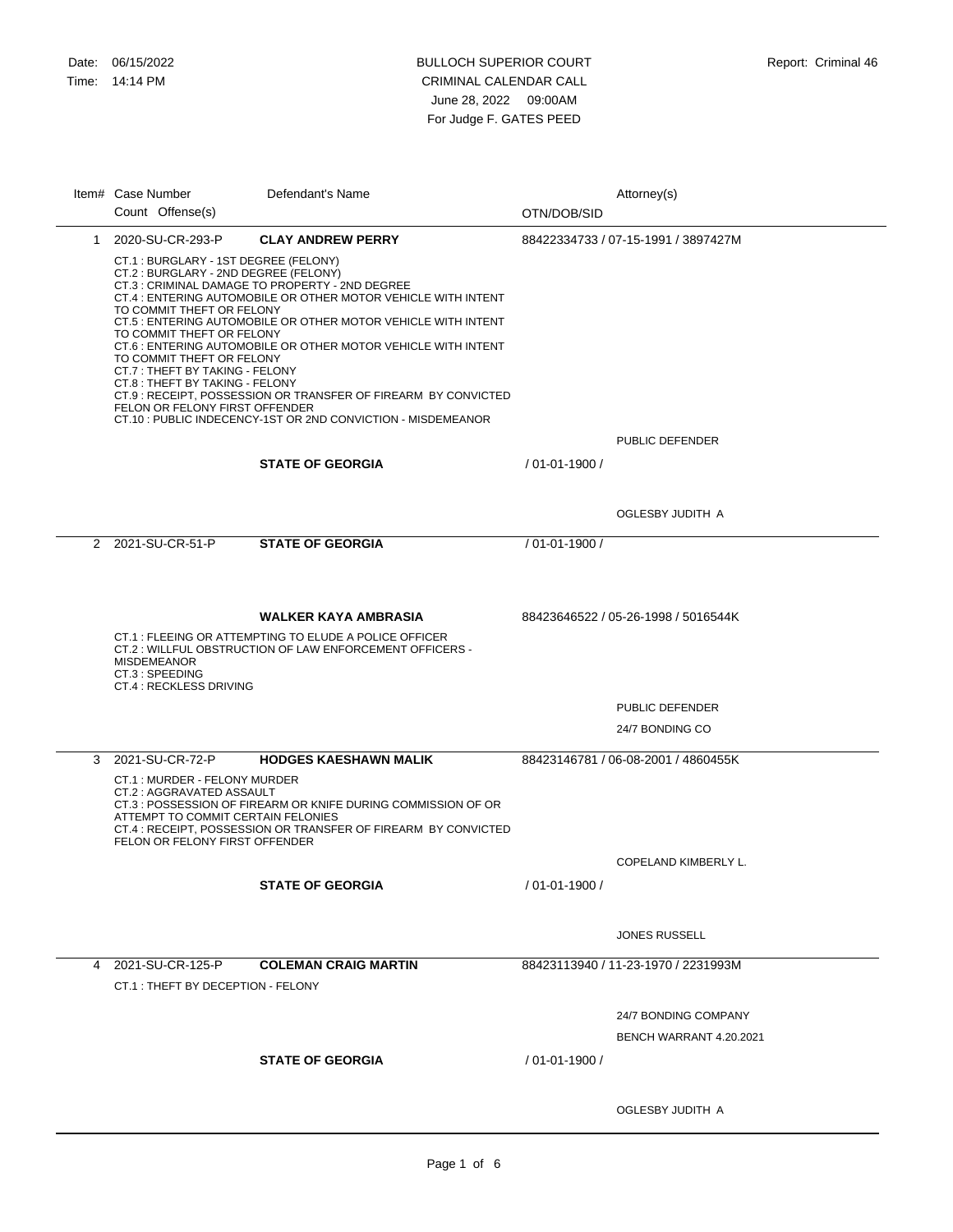|                                                                                                                                                                                                                                                                                                                                                                                                                                                                                                        | Item# Case Number<br>Count Offense(s)                       | Defendant's Name                                                                                                                         | OTN/DOB/SID                         | Attorney(s)                         |
|--------------------------------------------------------------------------------------------------------------------------------------------------------------------------------------------------------------------------------------------------------------------------------------------------------------------------------------------------------------------------------------------------------------------------------------------------------------------------------------------------------|-------------------------------------------------------------|------------------------------------------------------------------------------------------------------------------------------------------|-------------------------------------|-------------------------------------|
|                                                                                                                                                                                                                                                                                                                                                                                                                                                                                                        | 5 2021-SU-CR-135-P                                          | <b>GRAY ARIEL ALANIS</b><br>CT.1 : POSSESSION OF A SCHEDULE II CONTROLLED SUBSTANCE<br>CT.2: FAILURE TO KEEP DRUGS IN ORIGINAL CONTAINER | 88422409795 / 01-21-2001 / 4989083H |                                     |
|                                                                                                                                                                                                                                                                                                                                                                                                                                                                                                        |                                                             |                                                                                                                                          |                                     | PUBLIC DEFENDER                     |
|                                                                                                                                                                                                                                                                                                                                                                                                                                                                                                        |                                                             |                                                                                                                                          |                                     | 24/7 BONDING COMPANY                |
|                                                                                                                                                                                                                                                                                                                                                                                                                                                                                                        |                                                             | <b>STATE OF GEORGIA</b>                                                                                                                  | / 01-01-1900 /                      |                                     |
|                                                                                                                                                                                                                                                                                                                                                                                                                                                                                                        |                                                             |                                                                                                                                          |                                     |                                     |
|                                                                                                                                                                                                                                                                                                                                                                                                                                                                                                        |                                                             |                                                                                                                                          |                                     |                                     |
| 6                                                                                                                                                                                                                                                                                                                                                                                                                                                                                                      | 2021-SU-CR-166-P                                            | <b>ROCKWELL KATHERINE ALAINE</b>                                                                                                         |                                     | 88422643396 / 11-29-1993 / 3998272K |
|                                                                                                                                                                                                                                                                                                                                                                                                                                                                                                        | CT.1 : HABITUAL VIOLATOR<br>CT.4 : FAILURE TO MAINTAIN LANE | CT.3 : DRIVING WHILE LICENSE SUSPENDED OR REVOKED<br>CT.3 : DRIVING UNDER THE INFLUENCE OF ALCOHOL (DUI)                                 |                                     |                                     |
|                                                                                                                                                                                                                                                                                                                                                                                                                                                                                                        |                                                             |                                                                                                                                          |                                     | PUBLIC DEFENDER                     |
|                                                                                                                                                                                                                                                                                                                                                                                                                                                                                                        |                                                             |                                                                                                                                          |                                     | AKINS BONDING CO                    |
|                                                                                                                                                                                                                                                                                                                                                                                                                                                                                                        |                                                             |                                                                                                                                          |                                     | BENCH WARRANT 4.20.2021             |
|                                                                                                                                                                                                                                                                                                                                                                                                                                                                                                        |                                                             | <b>STATE OF GEORGIA</b>                                                                                                                  | / 01-01-1900 /                      |                                     |
|                                                                                                                                                                                                                                                                                                                                                                                                                                                                                                        |                                                             |                                                                                                                                          |                                     |                                     |
| 7                                                                                                                                                                                                                                                                                                                                                                                                                                                                                                      | 2021-SU-CR-227-P                                            | <b>STATE OF GEORGIA</b>                                                                                                                  | / 01-01-1900 /                      |                                     |
|                                                                                                                                                                                                                                                                                                                                                                                                                                                                                                        |                                                             |                                                                                                                                          |                                     |                                     |
|                                                                                                                                                                                                                                                                                                                                                                                                                                                                                                        |                                                             |                                                                                                                                          |                                     |                                     |
|                                                                                                                                                                                                                                                                                                                                                                                                                                                                                                        |                                                             | <b>TAVANI ROMAN ALEXANDER</b>                                                                                                            |                                     | 88423991795 / 09-05-1995 / 4608534E |
|                                                                                                                                                                                                                                                                                                                                                                                                                                                                                                        | CT.2 : POSSESSION OF DRUG RELATED OBJECT                    | CT.1: POSSESSION OF MARIJUANA MORE THAN 1 OZ.                                                                                            |                                     |                                     |
|                                                                                                                                                                                                                                                                                                                                                                                                                                                                                                        |                                                             |                                                                                                                                          |                                     | <b>CLIETT GABE T.</b>               |
|                                                                                                                                                                                                                                                                                                                                                                                                                                                                                                        |                                                             |                                                                                                                                          |                                     | 24/7 BONDING CO                     |
| 8                                                                                                                                                                                                                                                                                                                                                                                                                                                                                                      | 2021-SU-CR-233-P                                            | <b>SAPP ROBERT RICARDO</b>                                                                                                               |                                     | 88422969051 / 08-27-1999 / 5001364K |
| CT.1: SALE OF MARIJUANA<br>CT.2 : SALE OF MARIJUANA<br>CT.3 : SALE OF MARIJUANA<br>CT.4 : POSSESSION OF MARIJUANA WITH INTENT TO DISTRIBUTE<br>CT.5 : USE OF COMMUNICATION FACILITY IN COMMISSION OF A FELONY<br>INVOLVING CONTROLLED SUBSTANCES<br>CT.6 : USE OF COMMUNICATION FACILITY IN COMMISSION OF A FELONY<br>INVOLVING CONTROLLED SUBSTANCES<br>CT.7 : USE OF COMMUNICATION FACILITY IN COMMISSION OF A FELONY<br>INVOLVING CONTROLLED SUBSTANCES<br>CT.8 : POSSESSION OF DRUG RELATED OBJECT |                                                             |                                                                                                                                          |                                     |                                     |
|                                                                                                                                                                                                                                                                                                                                                                                                                                                                                                        |                                                             |                                                                                                                                          |                                     | PAYNE ALEXA DAVIS                   |
|                                                                                                                                                                                                                                                                                                                                                                                                                                                                                                        |                                                             |                                                                                                                                          |                                     | AKINS BONDING CO                    |
|                                                                                                                                                                                                                                                                                                                                                                                                                                                                                                        |                                                             | <b>STATE OF GEORGIA</b>                                                                                                                  | / 01-01-1900 /                      |                                     |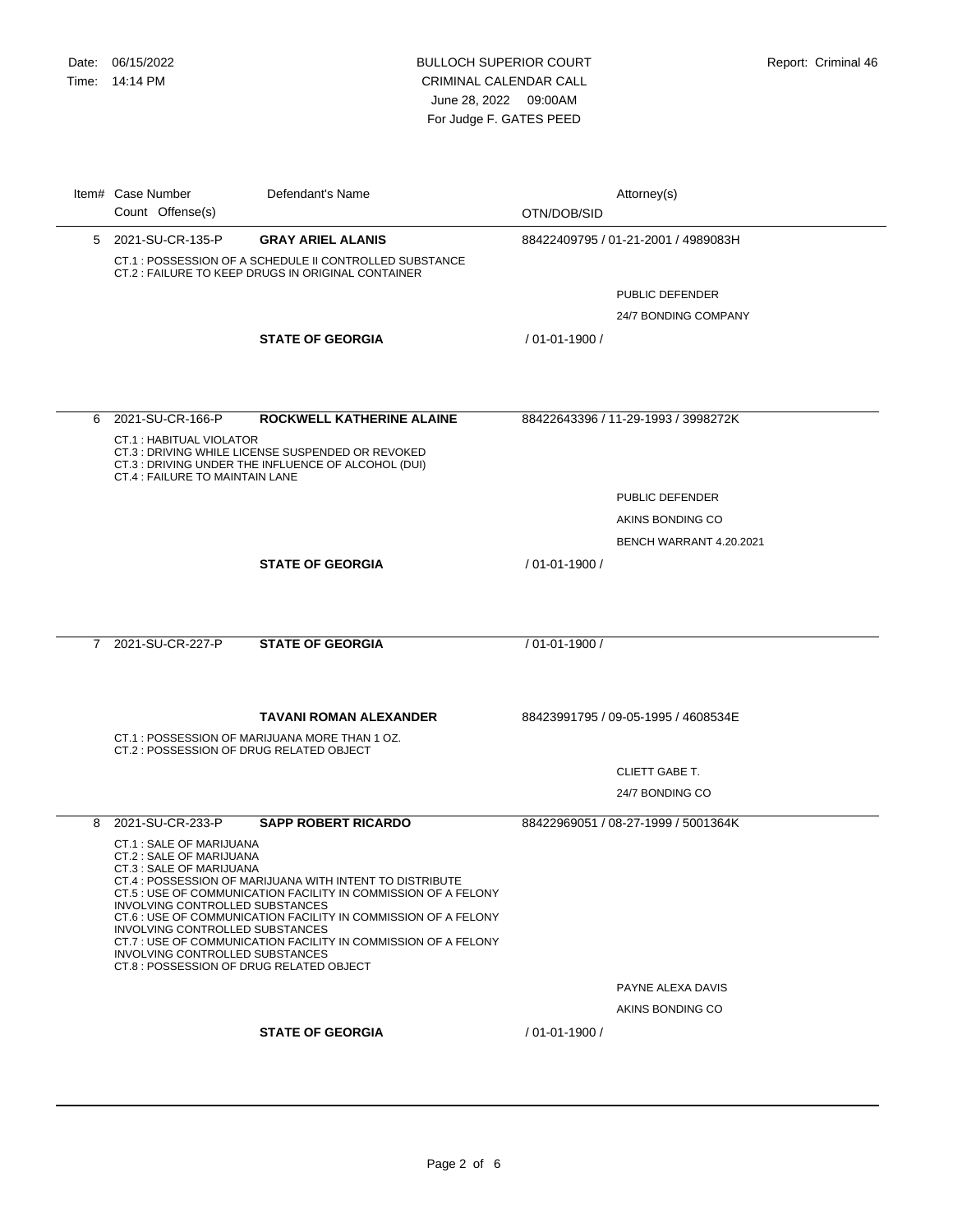|                                 | Item# Case Number<br>Count Offense(s)                | Defendant's Name                                                                                              | OTN/DOB/SID                         | Attorney(s)                         |
|---------------------------------|------------------------------------------------------|---------------------------------------------------------------------------------------------------------------|-------------------------------------|-------------------------------------|
|                                 | 9 2021-SU-CR-237-P                                   | <b>BYRD RANDON KEONTAE</b>                                                                                    | 88422281986 / 02-01-1993 / 4535026A |                                     |
| CT.3 : FAILURE TO MAINTAIN LANE |                                                      | CT.1 : POSSESSION OF A SCHEDULE I CONTROLLED SUBSTANCE<br>CT.2 : DRIVING UNDER THE INFLUENCE OF ALCOHOL (DUI) |                                     |                                     |
|                                 |                                                      |                                                                                                               |                                     | <b>JOHNSON FRANCYS</b>              |
|                                 |                                                      |                                                                                                               |                                     | <b>BYRD ROBERT</b>                  |
|                                 |                                                      | <b>STATE OF GEORGIA</b>                                                                                       | / 01-01-1900 /                      |                                     |
|                                 |                                                      |                                                                                                               |                                     |                                     |
|                                 |                                                      |                                                                                                               |                                     | <b>TYSON SPENCER</b>                |
| 10                              | 2022-SU-CR-120-P                                     | <b>STATE OF GEORGIA</b>                                                                                       | / 01-01-1900 /                      |                                     |
|                                 |                                                      |                                                                                                               |                                     |                                     |
|                                 |                                                      |                                                                                                               |                                     |                                     |
|                                 |                                                      | <b>WILLIAMS CHARMAINE DSIRAE</b>                                                                              |                                     | 88426452273 / 05-19-1993 / 3666574K |
|                                 |                                                      | CT.1: CRIMINAL DAMAGE TO PROPERTY - 2ND DEGREE                                                                |                                     |                                     |
|                                 |                                                      |                                                                                                               |                                     | PUBLIC DEFENDER                     |
|                                 |                                                      |                                                                                                               |                                     | DONALDSON BONDING                   |
|                                 |                                                      |                                                                                                               |                                     | BENCH WARRANT 5.24.22               |
| 11                              | 2022-SU-CR-129-P                                     | <b>JONES JONATHAN BLAKE</b>                                                                                   |                                     | 88426548545 / 09-25-1968 / 1475188K |
|                                 | CT.1 : POSSESSION OF COCAINE                         |                                                                                                               |                                     |                                     |
|                                 | CT.2: AFFRAY (FIGHTING)<br>CT.3 : DISORDERLY CONDUCT |                                                                                                               |                                     |                                     |
|                                 |                                                      |                                                                                                               |                                     | DELGADO CINDY C.                    |
|                                 |                                                      |                                                                                                               |                                     | 24/7 BONDING CO                     |
|                                 |                                                      | <b>STATE OF GEORGIA</b>                                                                                       | / 01-01-1900 /                      |                                     |
|                                 |                                                      |                                                                                                               |                                     |                                     |
|                                 |                                                      |                                                                                                               |                                     |                                     |
|                                 | 12 2022-SU-CR-136-P                                  | <b>FOLEY GEORGE ARTHUR</b>                                                                                    |                                     | 88426714666 / 02-28-1937 / 5086026H |
|                                 | OF MARIJUANA                                         | CT.1 : PURCHASE, POSSESSION, MANUFACTURE, DISTRIBUTION, OR SALE                                               |                                     |                                     |
|                                 | CT.2: POSSESSION OF DRUG RELATED OBJECT              |                                                                                                               |                                     |                                     |
|                                 |                                                      |                                                                                                               |                                     | PUBLIC DEFENDER                     |
|                                 |                                                      |                                                                                                               |                                     | 24/7 BONDING CO                     |
|                                 |                                                      | <b>STATE OF GEORGIA</b>                                                                                       | / 01-01-1900 /                      |                                     |
|                                 |                                                      |                                                                                                               |                                     |                                     |
|                                 |                                                      |                                                                                                               |                                     | OGLESBY JUDITH A                    |
|                                 |                                                      |                                                                                                               |                                     |                                     |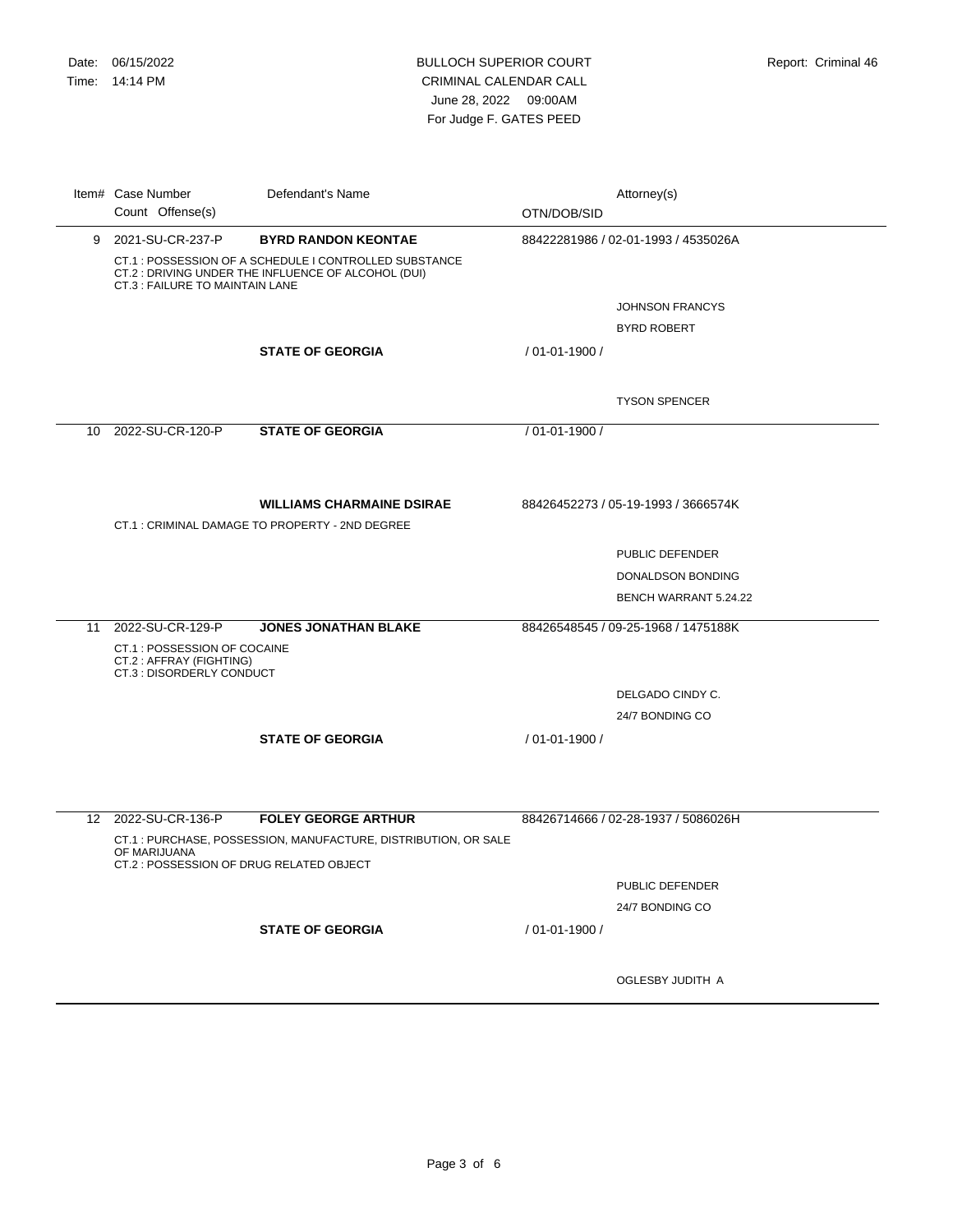|    | Item# Case Number<br>Count Offense(s)                                                                                | Defendant's Name                                                                                                                                                                                                                     | Attorney(s)<br>OTN/DOB/SID          |  |
|----|----------------------------------------------------------------------------------------------------------------------|--------------------------------------------------------------------------------------------------------------------------------------------------------------------------------------------------------------------------------------|-------------------------------------|--|
|    | 13 2022-SU-CR-137-P<br>CT.1: FINANCIAL TRANSACTION CARD FRAUD<br>CT.2: THEFT BY TAKING - MISDEMEANOR                 | <b>EDGE MADISON ALYSIA</b>                                                                                                                                                                                                           | 88426528190 / 12-10-2001 / 5081698K |  |
|    |                                                                                                                      |                                                                                                                                                                                                                                      | <b>BRANNEN SCOTT</b>                |  |
|    |                                                                                                                      |                                                                                                                                                                                                                                      | AKINS BONDING CO                    |  |
|    |                                                                                                                      | <b>STATE OF GEORGIA</b>                                                                                                                                                                                                              | / 01-01-1900 /                      |  |
|    |                                                                                                                      |                                                                                                                                                                                                                                      |                                     |  |
|    | CT.1 : BURGLARY - 1ST DEGREE (FELONY)                                                                                | <b>BRINSON TYQUEZ SHUNQUADRIAN</b>                                                                                                                                                                                                   | 88424111506 / 01-05-2002 / 5027160T |  |
|    |                                                                                                                      |                                                                                                                                                                                                                                      | PUBLIC DEFENDER                     |  |
|    |                                                                                                                      |                                                                                                                                                                                                                                      | MADISON JEREMIAH A.                 |  |
|    |                                                                                                                      | <b>STATE OF GEORGIA</b>                                                                                                                                                                                                              | / 01-01-1900 /                      |  |
|    |                                                                                                                      |                                                                                                                                                                                                                                      |                                     |  |
| 15 | 2022-SU-CR-144-P                                                                                                     | <b>CAMACHO JORGE ROBERTO</b>                                                                                                                                                                                                         | 88426561226 / 12-21-2002 / 5082496T |  |
|    |                                                                                                                      | CT.1: POSSESSION OF MARIJUANA WITH INTENT TO DISTRIBUTE                                                                                                                                                                              |                                     |  |
|    |                                                                                                                      |                                                                                                                                                                                                                                      | <b>COWART JOEY</b>                  |  |
|    |                                                                                                                      | NIX KEVIONTA DYSHAWN                                                                                                                                                                                                                 | 88426561473 / 12-08-1999 / 5046233L |  |
|    | CT.2 : TAMPERING WITH EVIDENCE - FELONY                                                                              | CT.1: POSSESSION OF MARIJUANA WITH INTENT TO DISTRIBUTE                                                                                                                                                                              |                                     |  |
|    |                                                                                                                      |                                                                                                                                                                                                                                      | <b>WILLIAMS JOSEPH</b>              |  |
|    |                                                                                                                      |                                                                                                                                                                                                                                      | <b>GORDON RAYMOND</b>               |  |
|    |                                                                                                                      | PINKNEY JAQUAVIOUS OMARION                                                                                                                                                                                                           | 88426561322 / 03-28-2003 / 5082498E |  |
|    | <b>FUNCTIONS AS LICENSE HOLDER</b><br>CT.5 : POSSESSION OF DRUG RELATED OBJECT<br>ATTEMPT TO COMMIT CERTAIN FELONIES | CT.1: POSSESSION OF MARIJUANA WITH INTENT TO DISTRIBUTE<br>CT.3: THEFT BY RECEIVING STOLEN PROPERTY- FELONY<br>CT.4 : CARRYING WEAPON IN SCHOOL SAFETY ZONE, SCHOOL<br>CT.6 : POSSESSION OF FIREARM OR KNIFE DURING COMMISSION OF OR |                                     |  |
|    |                                                                                                                      |                                                                                                                                                                                                                                      | PUBLIC DEFENDER                     |  |
|    |                                                                                                                      | <b>STATE OF GEORGIA</b>                                                                                                                                                                                                              | / 01-01-1900 /                      |  |
|    |                                                                                                                      | <b>TRICE MARCUS LAQUEL</b><br>CT.1: POSSESSION OF MARIJUANA WITH INTENT TO DISTRIBUTE                                                                                                                                                | 88426560950 / 11-01-2000 / 5082492A |  |
|    |                                                                                                                      |                                                                                                                                                                                                                                      | <b>BROWN KAREN</b>                  |  |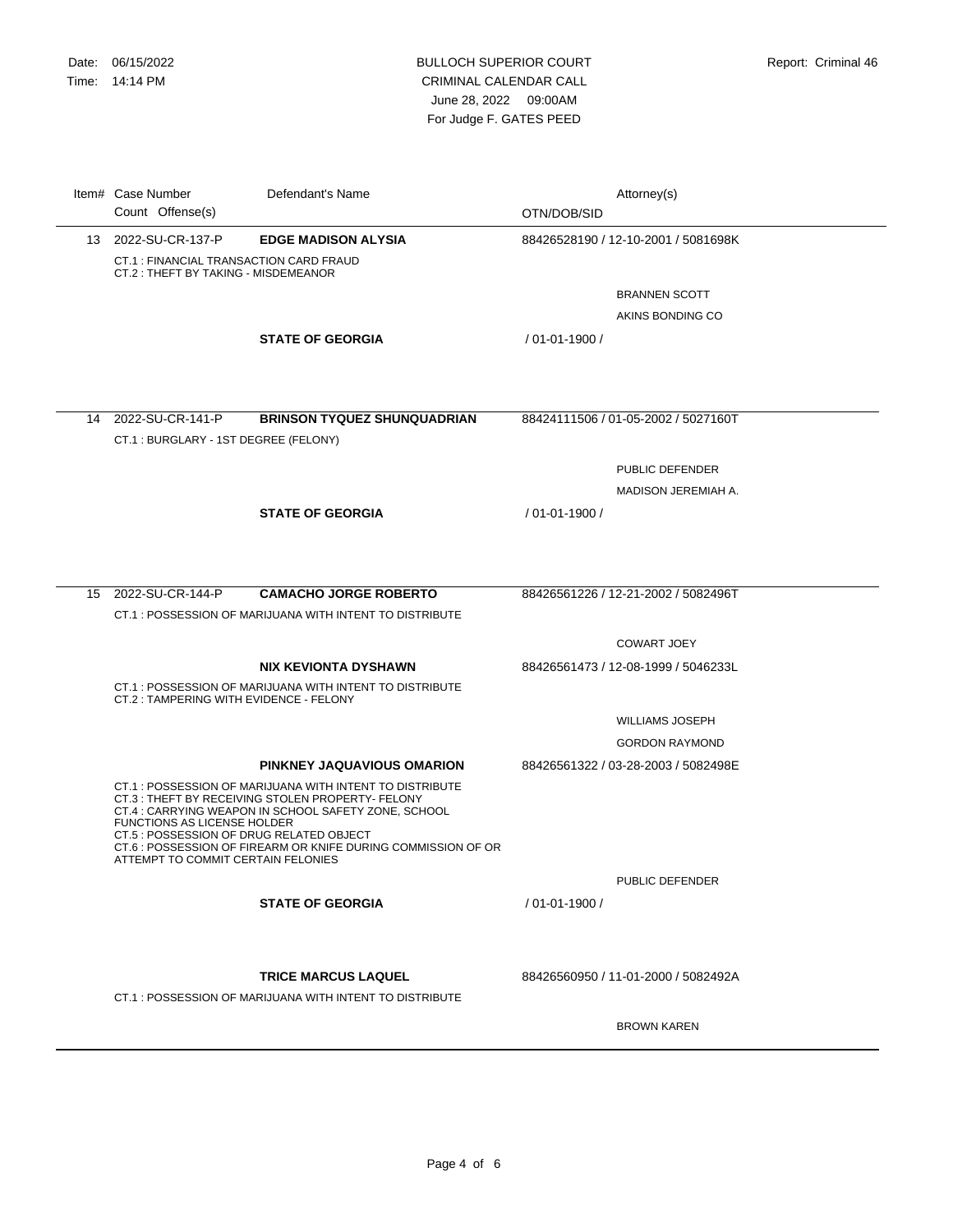|    | Item# Case Number<br>Count Offense(s)                                                                                                                                                                                                                                                                                                                                                                             | Defendant's Name                                                                                          | OTN/DOB/SID    | Attorney(s)                         |
|----|-------------------------------------------------------------------------------------------------------------------------------------------------------------------------------------------------------------------------------------------------------------------------------------------------------------------------------------------------------------------------------------------------------------------|-----------------------------------------------------------------------------------------------------------|----------------|-------------------------------------|
|    | 16 2022-SU-CR-146-P                                                                                                                                                                                                                                                                                                                                                                                               | <b>DIXON TAYLOR KATHLEEN</b>                                                                              |                | 88426428403 / 11-24-1987 / 4599435P |
|    | <b>MISDEMEANOR</b>                                                                                                                                                                                                                                                                                                                                                                                                | CT.1: CRIMINAL DAMAGE TO PROPERTY - 2ND DEGREE<br>CT.2: WILLFUL OBSTRUCTION OF LAW ENFORCEMENT OFFICERS - |                |                                     |
|    |                                                                                                                                                                                                                                                                                                                                                                                                                   |                                                                                                           |                | <b>COWART JOEY</b>                  |
|    |                                                                                                                                                                                                                                                                                                                                                                                                                   |                                                                                                           |                | AKINS BONDING CO                    |
|    |                                                                                                                                                                                                                                                                                                                                                                                                                   | <b>STATE OF GEORGIA</b>                                                                                   | / 01-01-1900 / |                                     |
|    |                                                                                                                                                                                                                                                                                                                                                                                                                   |                                                                                                           |                |                                     |
| 17 | 2022-SU-CR-148-P                                                                                                                                                                                                                                                                                                                                                                                                  | <b>FREEMAN DEMETRICE JONTE</b>                                                                            |                | 88424580355 / 06-09-1997 / 4795948T |
|    | <b>FUNCTIONS AS NON-LICENSE HOLDER</b>                                                                                                                                                                                                                                                                                                                                                                            | CT.1: CARRYING WEAPON IN SCHOOL SAFETY ZONE, SCHOOL                                                       |                |                                     |
|    |                                                                                                                                                                                                                                                                                                                                                                                                                   |                                                                                                           |                | <b>CLIETT GABE T.</b>               |
|    |                                                                                                                                                                                                                                                                                                                                                                                                                   |                                                                                                           |                | AKINS BONDING CO                    |
|    |                                                                                                                                                                                                                                                                                                                                                                                                                   | <b>STATE OF GEORGIA</b>                                                                                   | / 01-01-1900 / |                                     |
|    |                                                                                                                                                                                                                                                                                                                                                                                                                   |                                                                                                           |                |                                     |
|    |                                                                                                                                                                                                                                                                                                                                                                                                                   |                                                                                                           |                | OGLESBY JUDITH A                    |
| 18 | 2022-SU-CR-154-P                                                                                                                                                                                                                                                                                                                                                                                                  | <b>MILLAN ROLANDO</b>                                                                                     |                | 88427209942 / 01-20-2005 / 4865539H |
|    | CT.1 : MALICE MURDER<br>CT.2 : MALICE MURDER<br><b>CT.3: MALICE MURDER</b><br>CT.4 : FELONY MURDER<br>CT.5 : FELONY MURDER<br>CT.6 : FELONY MURDER<br>CT.7: AGGRAVATED ASSAULT<br>CT.8 : AGGRAVATED ASSAULT<br>CT.9: AGGRAVATED ASSAULT<br>ATTEMPT TO COMMIT CERTAIN FELONIES<br>CT.11 : CRUELTY TO CHILDREN - 1ST DEGREE<br>CT.12 : CRUELTY TO CHILDREN - 1ST DEGREE<br>CT.13 : CRUELTY TO CHILDREN - 1ST DEGREE | CT.10 : POSSESSION OF FIREARM OR KNIFE DURING COMMISSION OF OR                                            |                |                                     |
|    |                                                                                                                                                                                                                                                                                                                                                                                                                   |                                                                                                           |                | <b>FEGAN NICOLE</b>                 |
|    |                                                                                                                                                                                                                                                                                                                                                                                                                   | <b>STATE OF GEORGIA</b>                                                                                   | / 01-01-1900 / |                                     |